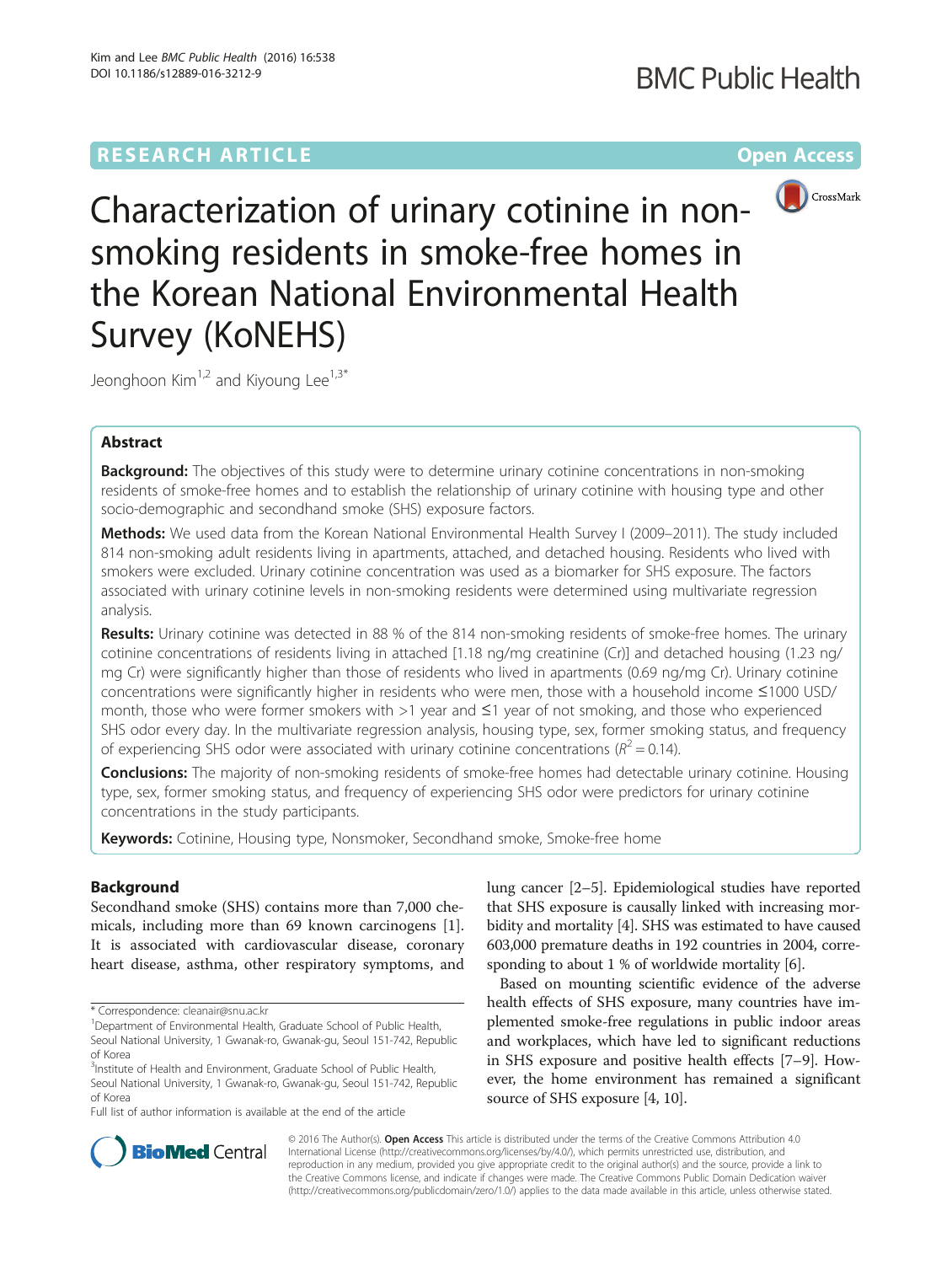Many studies that related to SHS exposure at home have focused on nonsmoking residents who were living with smokers. Recently, SHS exposure in smoke-free multiunit housing (MUH) has increased attention. The residents can be exposed to SHS because SHS from MUH with residents who smoke can be transferred to neighboring units [\[11, 12\]](#page-7-0). In a 2009 survey in the US, 25.8 % (79.2 million) lived in MUH, and 62.7 million MUH residents followed smoke-free home rules [[13\]](#page-7-0). Of those residents, SHS incursions were reported in 44.0– 46.2 % of the residences. In Denmark, 28.2 % of MUH residents who lived in homes where no one smoked inside were reported that neighbor smoke seeped into their homes from other places (e.g., other unit, stairway, etc.) [[14\]](#page-7-0). Because people tend to spend a large proportion of their time indoors in their homes, SHS exposure in residences can be a significant contributor to their total exposure. In the US, people spend about 69 % of their time in their home [\[15\]](#page-7-0). This compares with a daily mean of 59 % in Korea [[16](#page-7-0)].

Limited studies assessed the SHS biomarker levels of non-smokers living in smoke-free homes. Cotinine, a metabolite of nicotine, is a specific and sensitive biomarker of SHS exposure [[17\]](#page-7-0). It can be measured in urine, whole blood, serum, plasma, and saliva, and has an average half-life of 16 h. One study that assessed the blood serum cotinine levels of US children who lived in homes where no one smoked indoors reported higher serum cotinine concentrations in children who lived in apartments than in those living in detached residences [[18\]](#page-7-0).

In the present study, urinary cotinine concentration data from the Korean National Environmental Health Survey (KoNEHS) I, conducted by the National Institute of Environmental Research and the Ministry of Environment as a national bio-monitoring program, were used. The objectives of this study were to determine the urinary cotinine concentrations of non-smoking residents living in smoke-free homes and to establish the relationship of urinary cotinine concentration with housing type and other socio-demographic and SHS exposure factors.

### Methods

### Selection of data and study variables

KoNEHS I (2009–2011) used a stratified cluster sampling design that took into consideration geographic and socio-economic factors based on the household surveys of the 2005 Population and Housing Census. Overall, 6,311 individuals who were older than 19 years of age participated in KoNEHS I. The survey collected participants' questionnaires and blood and urine samples.

The 2009 data from KoNEHS  $(n = 2,101)$  were excluded because the questionnaires in that year did not ask whether the subjects resided with smokers in their homes. The study included subjects who lived in apartments, attached, and detached house. An apartment was defined as a high-rise multifamily building (≥5 stories) which was often owned by occupants. An attached house was a multi-family house (≤4 stories) with multiple owners. A detached house included single-family and multifamily house (≤3-story) with one owner. Other types of housing, such as non-residential buildings, were excluded due to their small numbers.

Data from the questionnaires were restricted to the following respondents: those who (1) lived in apartments, attached, or detached housing  $(n = 4,122)$ ; (2) had never smoked or were former smokers  $(n = 3,161)$ ; (3) were not living with smokers in their homes ( $n = 2,026$ ); (4) spent their time mainly at home indoors  $(n = 933)$ ; (5) reported household income  $(n = 923)$ ; and  $(6)$  reported the frequency or duration of SHS odor in their homes ( $n = 922$ ). Of these 922 residents, those who were suspected to be smokers ( $n = 26$ ) based on their urinary cotinine concentrations  $(\geq 100 \text{ ng/ml})$  [[19](#page-7-0)] and those whose creatinine concentrations were not estimated were excluded ( $n = 82$ ). Ultimately, samples from 814 individuals were included for further analysis. This study was approved by the Institutional Review Board of the National Institute of Environmental Research and the Ministry of the Environment (IRB number: EED-354).

Other socio-demographic data, such as sex (men/ women), age (19–39 years, 40–59 years, and  $\geq 60$  years), education (middle school or less, high school, and college or higher), household income (≤1000 USD/month, 1001–2000 USD/month, 2001–3000 USD/month, and >3000 USD/month), and former smoking status (never smoked, >1 year not smoking, and  $\leq 1$  year not smoking) were included. Household income was classified based on 0–25, 26–50, 51–75, and 76–100 percentiles of the 814 subjects. SHS exposure factors, such as frequency of experiencing SHS odor (none, 1–2 times/week, 3–6 times/week, and every day) and duration of experiencing SHS odor (none, 1–5 min/day, 6–30 min/day, and ≥31 min/day) were included.

### Urinary cotinine

Spot urine samples (80 ml) were collected mid-urination and frozen at −20 °C until analysis. All urinary cotinine analyses were carried out at an analytical laboratory certified by the Korean Ministry of Health and Welfare. For urinary cotinine analysis, internal standard (diphenylamine), 50 μL of 0.1 M sodium hydroxide, and 500 μL of chloroform was added to 1 mL of urine samples. After the solution was centrifuged, sodium sulfate was added to remove waters. The specific method of urinary cotinine analysis has been described in a previous study [\[20](#page-7-0)]. The urinary cotinine concentrations were measured using gas chromatograph-mass spectrometry with a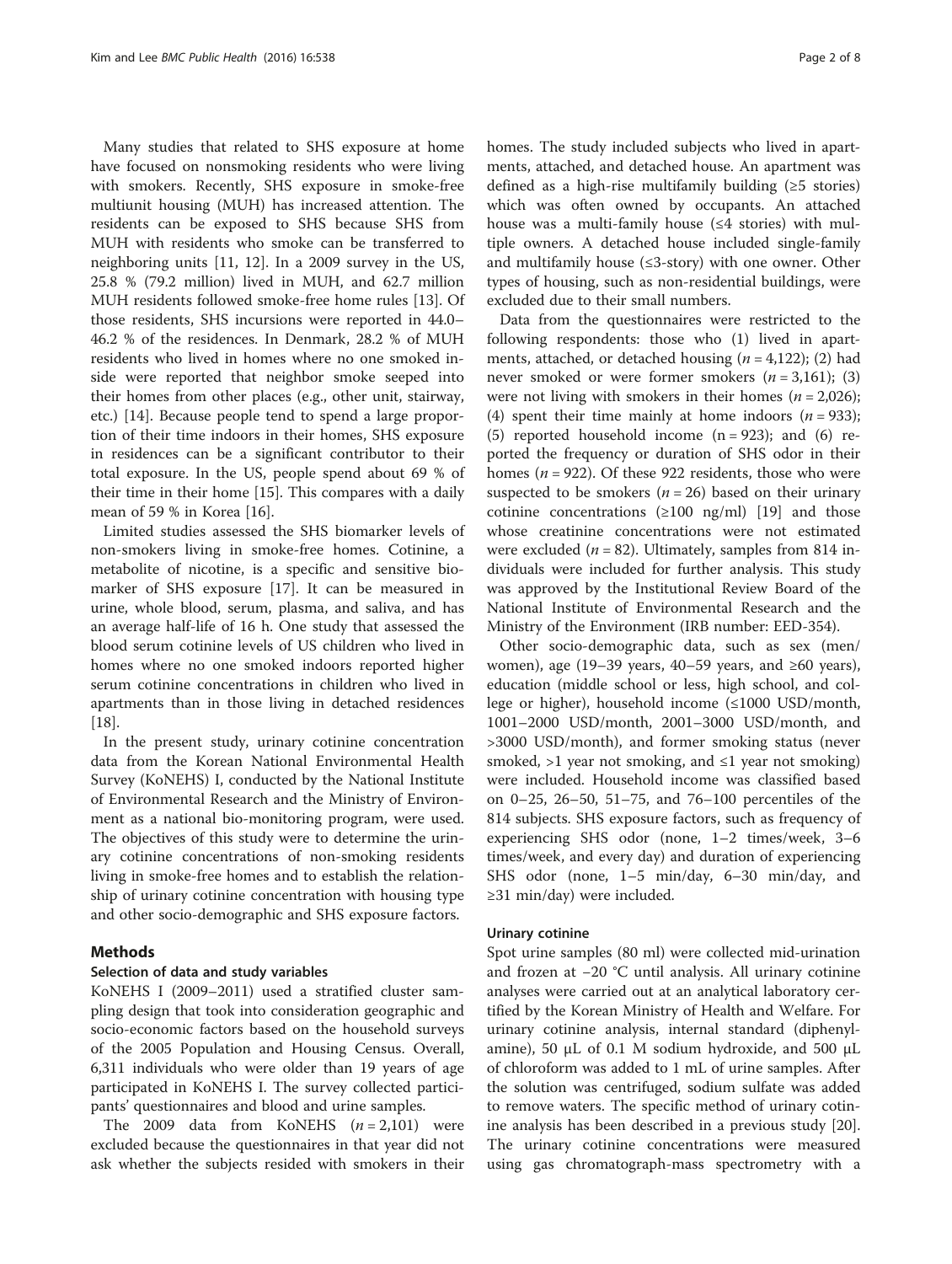Clarus 600 T (PerkinElmer, Turku, Finland). The method detection limit (MDL) for urinary cotinine was 0.27 ng/ml. Urinary cotinine concentrations below the MDL were assigned as 0.2 ng/ml (MDL/ $\sqrt{2}$ ). Urinary creatinine was determined with an alkaline picrate kinetic (Jaffe) method using an Adiva 2400 Chemistry System (Siemens Healthcare Diagnostics). All urinary cotinine concentrations were adjusted by the urinary creatinine concentrations.

### Statistical analysis

SAS 9.2 (SAS Institute, Inc., Cary, NC, USA) was used for all statistical analyses and calculations. The sample weights were used in all analyses in a stratified cluster sampling design. The proportions of variables by housing type were calculated with SAS PROC SURVEYFREQ. Because the urinary cotinine concentrations were skewed, the natural log (ln)-transformations of the urinary cotinine concentrations were used for all analyses. The geometric mean (GM) and 95 % confidence interval (CI) of the urinary cotinine concentrations by variable were calculated with SAS PROC SURVEYMEANS. SAS PROC SURVEYREG was used to perform a univariate and multivariate linear regression to assess the associations between urinary cotinine concentrations and variables. Variables with  $p$ -values <0.05 in the univariate analysis were included in the multivariate regression analysis. A p-value of 0.05 was considered significant in all analyses.

### Results

The characteristics of the study population by housing type are shown in Table [1.](#page-3-0) Non-smoking residents of detached housing represented slightly less than half (43.8 %) of the overall study population, and residents of apartments and attached housing comprised 36.9 % and 19.2 % of the study subjects, respectively. The majority of the participants was men (64.0 %), 40–59 years of age (34.1 %), had middle school or less education (40.5 %), and had household incomes of 1001–2000 USD/month (28.1 %). Former smokers with >1 year of not smoking and  $\leq$ 1 year of not smoking comprised 19.5 % and 4.2 % of the subjects, respectively. The percentages of residents who experienced SHS odor ≥1 time/week or ≥1 min/day in apartments, attached, and detached housing, were 20.7 %, 16.1 %, and 14.6 %, respectively.

Urinary cotinine was detected in 88 % of the 814 residents. The GM of the urinary cotinine concentrations was 0.98 ng/mg creatinine (Cr) (95 % CI: 0.84–1.14). In the univariate analysis, several variables were significantly associated with urinary cotinine concentrations (Table [2\)](#page-4-0). The urinary cotinine concentrations of residents who lived in attached (GM: 1.18 ng/mg Cr; 95 % CI: 0.91–1.52) and detached (GM: 1.23 ng/mg Cr; 95 % CI: 0.96–1.58) housing were significantly higher than those of residents who lived in apartments (GM: 0.69 ng/mg Cr; 95 % CI: 0.55–0.86). The GM of the urinary cotinine concentrations of residents were 1.56 ng/mg Cr (95 % CI: 1.24–1.96) for men and 0.76 ng/mg Cr (95 % CI: 0.64–0.90) for women; these values were significantly different. The urinary cotinine concentrations of residents who had a household income of ≤1000 USD/month (GM: 1.21 ng/mg Cr; 95 % CI: 0.92–1.59) were significantly higher than those of residents with a household income of 2001–3000 USD/ month (GM: 0.81 ng/mg Cr; 95 % CI: 0.62–1.07). The urinary cotinine concentrations of former smokers with >1 year of not smoking (GM: 1.70 ng/mg Cr; 95 % CI: 1.27–2.27) and ≤1 year of not smoking (GM: 3.91 ng/mg) Cr; 95 % CI: 2.32–6.60) were significantly higher than the concentrations of residents who had never been smokers (GM: 0.79 ng/mg Cr; 95 % CI: 0.68–0.93). The urinary cotinine concentrations of residents who experienced SHS odor every day (GM: 2.07 ng/mg Cr; 95 % CI: 1.11–3.88) were significantly higher than those of residents who never experienced SHS odor (GM: 0.93 ng/ mg Cr; 95 % CI: 0.79–1.10). However, urinary cotinine concentrations were not significantly associated with age, education, or duration of experiencing SHS odor.

A multivariate regression analysis of ln-transformed urinary cotinine concentrations was performed using the significant variables identified in the univariate analysis. Housing type, sex, former smoking status, and frequency of experiencing SHS odor were associated with urinary cotinine concentrations ( $R^2$  = 0.14; Table [3\)](#page-5-0). The urinary cotinine concentrations of residents who lived in attached and detached housing were significantly higher than the concentrations of those living in apartments. The urinary cotinine concentrations of residents who were men were marginally higher than those who were women. The urinary cotinine concentrations of former smokers with >1 year of not smoking and  $\leq$ 1 year of not smoking were significantly higher than those of subjects who had never smoked. The urinary cotinine concentrations of residents who experienced SHS odor every day were marginally higher than the concentrations of those who never experienced SHS odor.

### **Discussion**

The urinary cotinine concentrations of the non-smoking residents living in smoke-free homes were significantly associated with housing type. The concentrations of non-smoking subjects living in attached and detached housing were 1.7- and 1.8-fold higher, respectively, than the concentrations of those living in apartments. This indicated that non-smoking residents living in attached and detached housing were more likely to be exposed to SHS than were those living in apartments.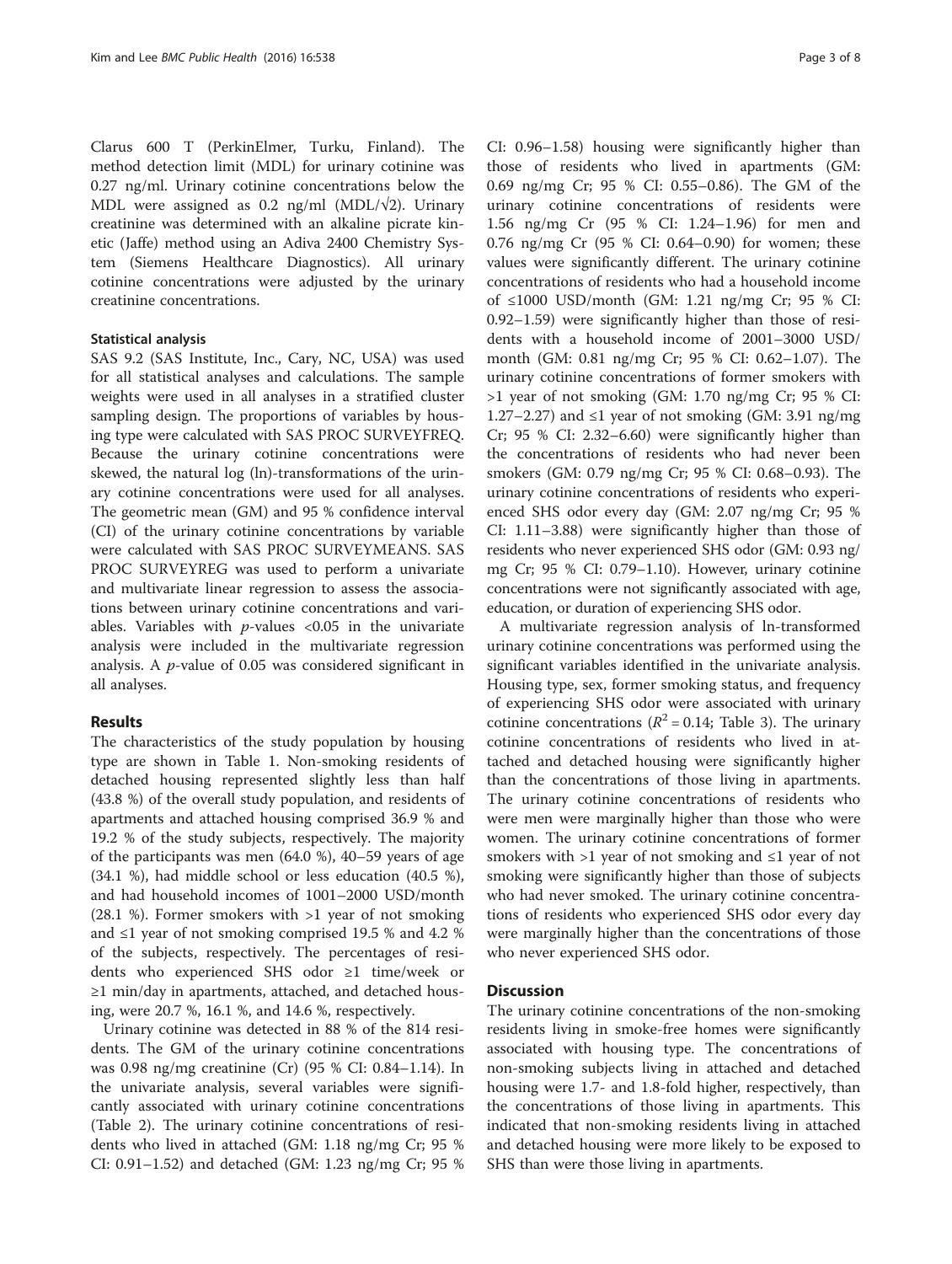|                                    | Apartment  | Attached housing | Detached housing | Total       |
|------------------------------------|------------|------------------|------------------|-------------|
|                                    | $\%$ (n)   | $\%$ (n)         | $\%$ (n)         | $\%$ (n)    |
| Total                              | 36.9 (287) | 19.2 (131)       | 43.8 (396)       | 100.0 (814) |
| Sex                                |            |                  |                  |             |
| Men                                | 71.9 (204) | 63.2 (82)        | 57.6 (213)       | 64.0 (499)  |
| Women                              | 28.1 (83)  | 36.8 (49)        | 42.4 (183)       | 36.0 (315)  |
| Age (year)                         |            |                  |                  |             |
| $19 - 39$                          | 34.3 (79)  | 27.0 (32)        | 12.7(33)         | 23.5 (144)  |
| $40 - 59$                          | 41.7 (135) | 37.1 (50)        | 38.0 (159)       | 39.2 (344)  |
| $\geq 60$                          | 24.0 (73)  | 35.8 (49)        | 49.3 (204)       | 37.3 (326)  |
| Education                          |            |                  |                  |             |
| Middle school or less              | 21.2 (69)  | 33.7 (54)        | 59.7 (254)       | 40.5 (377)  |
| High school                        | 43.8 (117) | 34.9 (41)        | 25.5 (100)       | 34.1 (258)  |
| College or higher                  | 35.0 (101) | 31.4 (36)        | 14.8 (42)        | 25.4 (179)  |
| Household income (USD/month)       |            |                  |                  |             |
| $\leq$ 1000                        | 7.3 (27)   | 25.9 (36)        | 38.7 (157)       | 24.6 (220)  |
| $1001 - 2000$                      | 24.6 (66)  | 29.7 (40)        | 30.4 (113)       | 28.1 (219)  |
| 2001-3000                          | 31.3 (91)  | 21.4 (29)        | 17.5(75)         | 23.4 (195)  |
| > 3000                             | 36.7 (103) | 23.0 (26)        | 13.4(51)         | 23.8 (180)  |
| Former smoker                      |            |                  |                  |             |
| Never smoked                       | 83.4 (241) | 71.8 (95)        | 72.4 (275)       | 76.3 (611)  |
| >1 year not smoking                | 15.0(43)   | 19.7 (26)        | 23.2 (102)       | 19.5 (171)  |
| $\leq$ 1 year not smoking          | 1.6(3)     | 8.6(10)          | 4.4 (19)         | 4.2(32)     |
| Frequency of SHS odor (times/week) |            |                  |                  |             |
| None                               | 79.3 (231) | 83.9 (106)       | 85.4 (333)       | 82.8 (670)  |
| $1 - 2$                            | 10.5 (35)  | 8.6 (14)         | 7.2 (30)         | 8.7 (79)    |
| $3 - 6$                            | 6.2(11)    | 4.2(5)           | 3.6(14)          | 4.7 (30)    |
| Every day                          | 4.0(10)    | 3.3(6)           | 3.8(19)          | 3.8(35)     |
| Duration of SHS odor (min/day)     |            |                  |                  |             |
| None                               | 79.3 (231) | 83.9 (106)       | 85.4 (333)       | 82.8 (670)  |
| $1 - 5$                            | 9.9(28)    | 5.8(10)          | 3.7(18)          | 6.4(56)     |
| $6 - 30$                           | 4.6 (12)   | 9.5(12)          | 5.5(22)          | 6.0(46)     |
| $\geq$ 31                          | 6.2(16)    | 0.8(3)           | 5.4(23)          | 4.8(42)     |

<span id="page-3-0"></span>Table 1 Socio-demographic and SHS exposure factors among non-smoking residents of smoke-free homes by housing type<sup>a</sup>

<sup>a</sup> All estimated data are based on weighted analyses

Our findings on housing type differ from those of a study of serum cotinine concentrations in non-smoking children in the US living in homes where no one smoked inside the home [[18](#page-7-0)]. The serum cotinine concentrations of non-smoking children who lived in apartments (0.075 ng/ml) were significantly higher than the concentrations of those living in attached (0.053 ng/ml) and detached housing (0.031 ng/ml). These differences are likely due to the different rates of residents who resided with smokers by housing type between Korea and America. The US children who resided with smokers inside the home were more likely to live in apartments than in detached housing [\[18\]](#page-7-0). In Korea, data from KoNEHS I

showed that the non-smokers residing with smokers were less likely to live in apartments (49.2 %) than in attached (59.1 %) and detached housing (53.1 %).

The housing type reflected the socio-economic status of the residents. A previous study reported that socioeconomic status was associated with SHS exposure among non-smoking residents [\[10\]](#page-7-0). Plasma cotinine concentrations among non-smoking adults were higher in those who were living in more socio-economically disadvantaged circumstances, suggesting that non-smoking residents of higher socio-economic level have lower SHS exposure. This trend was similar to our findings of lower urinary cotinine concentrations in non-smoking residents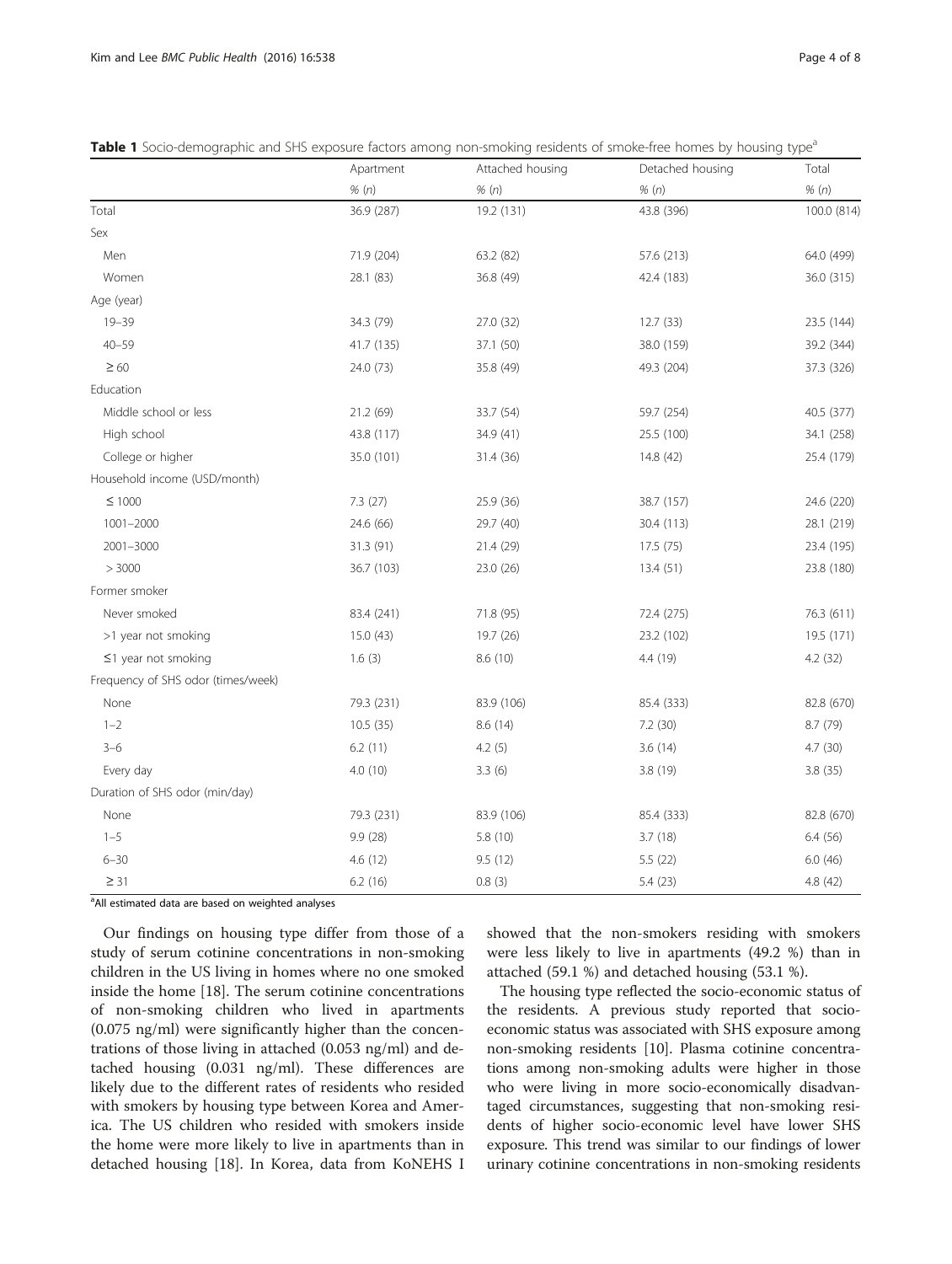|                                    | GM (95 % CI)           | $\beta$   | Standard error | $p$ -value |
|------------------------------------|------------------------|-----------|----------------|------------|
| Type of housing                    |                        |           |                |            |
| Apartment                          | $0.69(0.55 - 0.86)$    | Reference |                |            |
| Attached housing                   | $1.18(0.91 - 1.52)$    | 0.54      | 0.17           | 0.002      |
| Detached housing                   | $1.23(0.96 - 1.58)$    | 0.58      | 0.17           | < 0.001    |
| Sex                                |                        |           |                |            |
| Men                                | $1.56(1.24 - 1.96)$    | Reference |                |            |
| Women                              | $0.76$ $(0.64 - 0.90)$ | $-0.72$   | 0.13           | < 0.0001   |
| Age (year)                         |                        |           |                |            |
| $19 - 39$                          | $0.80(0.60 - 1.06)$    | Reference |                |            |
| $40 - 59$                          | $1.09(0.90 - 1.32)$    | 0.32      | 0.17           | 0.070      |
| $\geq 60$                          | $1.01(0.80 - 1.27)$    | 0.24      | 0.19           | 0.219      |
| Education                          |                        |           |                |            |
| Middle school or less              | $1.09(0.87 - 1.37)$    | Reference |                |            |
| High school                        | $0.89(0.70 - 1.14)$    | $-0.20$   | 0.17           | 0.220      |
| College or higher                  | $0.95(0.70 - 1.28)$    | $-0.14$   | 0.19           | 0.436      |
| Household income (USD/month)       |                        |           |                |            |
| $\leq 1000$                        | $1.21(0.92 - 1.59)$    | Reference |                |            |
| $1001 - 2000$                      | $1.02(0.80 - 1.31)$    | $-0.16$   | 0.16           | 0.297      |
| 2001-3000                          | $0.81(0.62 - 1.07)$    | $-0.39$   | 0.20           | 0.045      |
| > 3000                             | $0.91(0.69 - 1.21)$    | $-0.28$   | 0.21           | 0.175      |
| Former smoker                      |                        |           |                |            |
| Never smoked                       | $0.79(0.68 - 0.93)$    | Reference |                |            |
| > 1 year not smoking               | $1.70(1.27 - 2.27)$    | 0.76      | 0.15           | < 0.0001   |
| $\leq$ 1 year not smoking          | 3.91 (2.32-6.60)       | 1.60      | 0.27           | < 0.0001   |
| Frequency of SHS odor (times/week) |                        |           |                |            |
| None                               | $0.93(0.79 - 1.10)$    | Reference |                |            |
| $1 - 2$                            | $0.99(0.71 - 1.37)$    | 0.05      | 0.17           | 0.762      |
| $3 - 6$                            | $1.33(0.83 - 2.13)$    | 0.35      | 0.24           | 0.140      |
| Every day                          | $2.07(1.11 - 3.88)$    | 0.80      | 0.33           | 0.017      |
| Duration of SHS odor (min/day)     |                        |           |                |            |
| None                               | $0.93(0.79 - 1.10)$    | Reference |                |            |
| $1 - 5$                            | $1.17(0.72 - 1.91)$    | 0.23      | 0.27           | 0.395      |
| $6 - 30$                           | $1.32(0.90 - 1.94)$    | 0.35      | 0.21           | 0.095      |
| $\geq$ 31                          | 1.30 (0.78-2.20)       | 0.33      | 0.25           | 0.185      |

<span id="page-4-0"></span>Table 2 Urinary cotinine concentrations (ng/mg creatinine) and univariate analysis for natural log-transformed cotinine concentrations of non-smoking residents of smoke-free homes<sup>a</sup>

<sup>a</sup>All estimated data are based on weighted analyses

living in apartments. In Korea, apartments are high-rise multifamily buildings that are similar to high-rise condominium buildings in the USA. Residents living in apartments tended to be of a higher socio-economic level than those living in other housing types.

Possible sources of SHS in smoke-free homes include SHS incursion from neighboring units and from outside the building. Evidence of SHS incursion from smoking units was reported in 2 of 14 smoke-free units and 6 of 8 hallways inside 11 MUH buildings [[11\]](#page-7-0). Temporal profiles of concentrations of particulate matter smaller than 2.5 μm in diameter ( $PM<sub>2.5</sub>$ ), an airborne marker for SHS exposure [\[21\]](#page-7-0), demonstrated that  $PM_{2.5}$  concentrations in hallways increased instantly when the front door of a smoking unit was opened, and later the  $PM_{2.5}$  concentrations in nearby smoke-free units increased. Outdoor tobacco smoke near building entrances has been shown to drift into indoor spaces [\[22\]](#page-7-0). Median  $PM_{2.5}$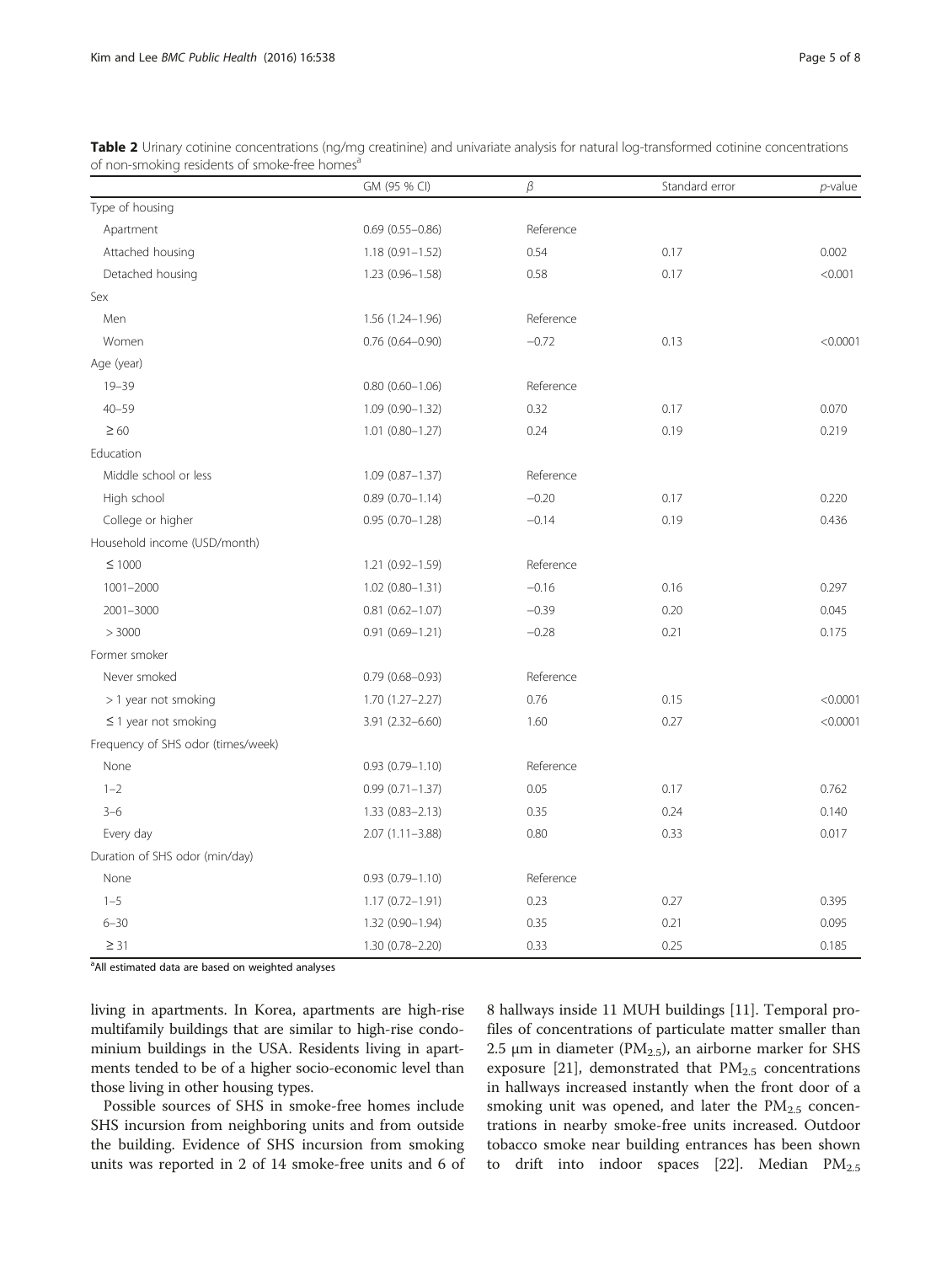|                                    | $\beta$   | Standard error | $p$ -value |
|------------------------------------|-----------|----------------|------------|
| Type of housing                    |           |                |            |
| Apartment                          | Reference |                |            |
| Attached housing                   | 0.39      | 0.17           | 0.011      |
| Detached housing                   | 0.44      | 0.17           | 0.024      |
| Sex                                |           |                |            |
| Men                                | Reference |                |            |
| Women                              | $-0.28$   | 0.16           | 0.074      |
| Household income (USD/month)       |           |                |            |
| $\leq 1000$                        | Reference |                |            |
| 1001-2000                          | $-0.06$   | 0.16           | 0.706      |
| 2001-3000                          | $-0.17$   | 0.20           | 0.384      |
| > 3000                             | $-0.06$   | 0.20           | 0.769      |
| Former smoker                      |           |                |            |
| Never smoked                       | Reference |                |            |
| > 1 year not smoking               | 0.47      | 0.17           | 0.007      |
| $\leq$ 1 year not smoking          | 1.24      | 0.28           | < 0.001    |
| Frequency of SHS odor (times/week) |           |                |            |
| None                               | Reference |                |            |
| $1 - 2$                            | $-0.07$   | 0.17           | 0.655      |
| $3 - 6$                            | 0.13      | 0.20           | 0.520      |
| Every day                          | 0.60      | 0.31           | 0.053      |

<span id="page-5-0"></span>

| Table 3 Multivariate analysis for natural log-transformed urinary cotinine concentrations of non-smoking residents of smoke-free |  |  |  |
|----------------------------------------------------------------------------------------------------------------------------------|--|--|--|
| homes <sup>a</sup>                                                                                                               |  |  |  |

R-squared values from the multivariate regression model were 0.14 after adjusting for all associated factors listed in the table <sup>a</sup> All estimated data are based on weighted analyses

concentrations were  $17.2 \mu g/m^3$  in outdoor main entrances where smoking occurred and 18.2  $\mu$ g/m<sup>3</sup> in halls adjacent to outdoor areas. However, the median  $PM_{2.5}$ concentrations in outdoor and indoor areas with no presence of specific  $PM_{2.5}$  sources (controls) were 13.0  $\mu$ g/m<sup>3</sup> and 10.4  $\mu$ g/m<sup>3</sup>, respectively.

Non-smoking residents in smoke-free homes may also be exposed to residual tobacco smoke pollution. The SHS pollutant can remain on dust and surfaces in the indoor environment and be re-suspended and/or reemitted into the air or react with other compounds to produce secondary pollutants, which are referred to as third-hand smoke (THS) [[23\]](#page-7-0). Dust and surface nicotine concentrations in homes previously occupied by smokers decreased after non-smoking residents moved in, but were still seven- to eight-fold higher than in previously smoke-free homes [[24\]](#page-7-0). Average urinary cotinine concentrations of the youngest residents from former smokers' homes ( $n = 5$ ; 0.61 ng/ml) were higher than the concentrations of those from former smoke-free homes  $(n = 13; 0.13$  ng/ml,  $p = 0.12$ ).

In addition to housing type, residents who were men had slightly higher urinary cotinine concentrations than residents who were women in the multivariate analysis. This finding is similar to that for serum cotinine concentrations measured in a non-smoking population in the US [[25\]](#page-7-0), in which the serum cotinine concentrations of non-tobacco users who were >17-year-old men were significantly higher than those of equivalent women. Another study reported significantly different GMs for urinary cotinine concentrations in non-smokers in Korean population, with values of 1.43 ng/ml (95 % CI: 1.29–1.57) for men and 1.16 ng/ml (95 % CI: 1.07–1.25) for women in 2011 [[20\]](#page-7-0). A possible reason for the higher urinary cotinine concentrations in men is that men might be more likely to be exposed to SHS during social activities and in public places than are women [[25\]](#page-7-0), although the present study investigated residents who spent the majority of their time at home indoors.

Former smoking was significantly associated with higher urinary cotinine concentrations in the multivariate analysis. Former smokers of >1 year of not smoking and ≤1 year of not smoking had 2.2- and 4.9-fold higher urinary cotinine concentrations, respectively, than did subjects who had never smoked. The higher urinary cotinine concentrations in former smokers may be because former smokers who quit smoking recently might be smoked occasional cigarettes. The findings of this study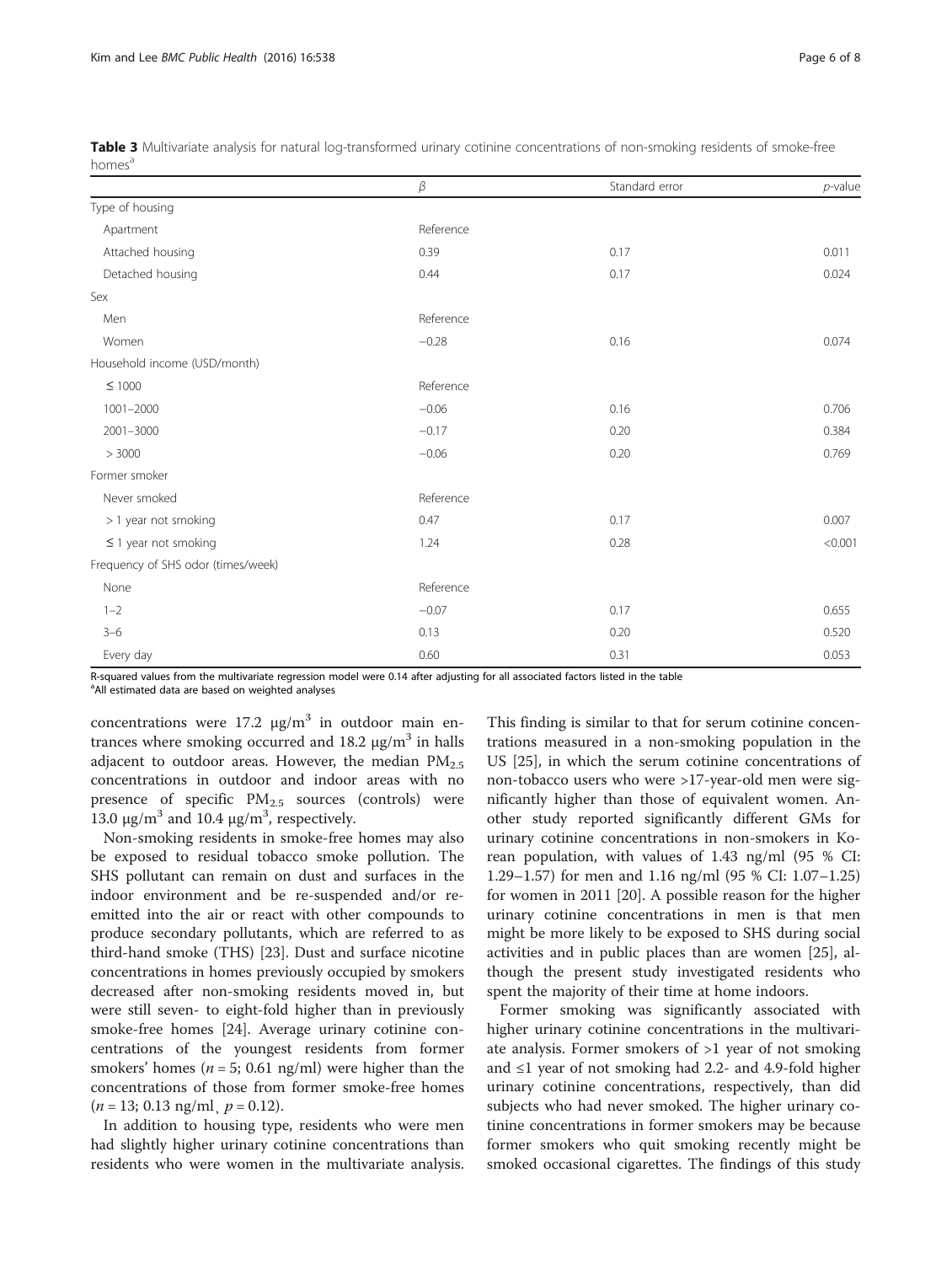are similar to those of a study that measured saliva cotinine concentrations in 97 non-smoking adults [[26\]](#page-7-0). In that study, although the saliva cotinine concentrations of former smokers and adults who had never smoked were not significantly different, the median concentrations of salivary cotinine were slightly higher in former smokers (2.8 ng/ml) than in subjects who had never smoked  $(2.4 \text{ ng/ml}; \ p = 0.87)$ . The median cotinine concentrations of former smokers of ≤6 month of not smoking (9.5 ng/ml) were significantly higher than the concentrations of former smokers of >6 month of not smoking  $(2.2 \text{ ng/ml}; p = 0.02)$ .

Daily experience of SHS odor in the home was slightly associated with increased urinary cotinine concentrations in the multivariate analysis. Although this was not statistically significant, urinary cotinine concentrations increased with increasing frequency of experiencing SHS odor. The relationship between urinary cotinine levels and frequency of experiencing SHS odor differed by housing type. The urinary cotinine concentrations of non-smoking residents in detached housing were highest, followed by those of non-smoking residents in attached housing and apartments. However, non-smoking residents who experienced SHS odor ≥1 time/week were lowest in detached housing followed by attached housing and apartments. The self-reported perception of SHS exposure may have differed according to the social tolerance level. When smoking prevalence rates are high, SHS exposure may be less likely to be perceived. Data from KoNEHS I showed that rates of non-smokers residing with smokers were more likely to live in attached and detached housing than in apartment. These findings indicate that non-smoking residents of detached housing may have higher tolerance regarding SHS exposure than the residents of other housing types.

This study has several limitations. Because detached houses in the present study included single-family and multifamily houses, urinary cotinine concentrations of non-smoking residents in smoke-free home were not separately assessed these types of houses. The KoNEHS I applied the housing types because it was legal classification. In future, it is needed to precise classification of housing types to assess urinary cotinine concentrations of non-smoking residents who lived in smoke-free single family and multifamily houses.

Although we selected non-smoking residents not living with smokers in their homes, they might have been exposed to SHS in their homes from non-resident smokers. Although this study selected residents who spent the majority of their time at home indoors, they were possibly exposed to SHS outside their homes, such as outdoors, in transportation, and at social venues. This could not be assessed in this study, since the questionnaire did not ask whether regular guests or visitors smoked in the homes or residents were exposed to SHS exposure outside homes. The study could not account for nicotine containing products, including e-cigarettes and nicotine replacement therapies (e.g. nicotine patch) among former smokers. These unmeasured factors may have contributed to the urinary cotinine concentrations.

Previous studies have quantified SHS exposure in smoke-free homes using environmental markers (e.g., particulate matter, volatile organic compounds, etc.) [[11](#page-7-0), [12\]](#page-7-0). The present study measured urinary cotinine concentrations in non-smoking residents living in smokefree homes to determine SHS exposure and associated factors. The findings are based on nationwide survey data. Although the frequency of SHS odor in smoke-free homes was positively associated with the urinary cotinine concentrations of non-smoking residents, the sources of tobacco smoke pollutants were not identified. Further study is needed to identify the sources of SHS in smoke-free homes in Korea.

### Conclusions

Data from KoNEHS I were used to determine the urinary cotinine concentrations of 814 non-smoking residents of smoke-free homes. High detection rate of urinary cotinine in the non-smoking residents suggested that the most non-smoking residents in Korea might be exposed to secondhand smoke. The urinary concentration was associated with housing type, sex, former smoking status, and frequency of experiencing SHS odor in the home. The findings suggested that residents in smoke-free homes might be exposed to SHS from incursion from neighboring units and from outside the building, as well as from THS in the homes. Contribution of each exposure pathway in residence may be needed for better protection.

#### Abbreviations

CI, confidence interval; Cr, creatinine; KoNEHS, Korean National Environmental Health Survey; MDL, method detection limit; GM, geometric mean; MUH, multiunit housing; PM<sub>2.5</sub>, particulate matter smaller than 2.5 μm in diameter; SHS, secondhand smoke; THS, Third-hand smoke

#### Acknowledgements

We appreciate National Institute of Environmental Science for providing Korean National Environmental Health Survey data.

#### Funding

This research received no specific grant from any funding agency in the public, commercial or not-for-profit sectors.

#### Availability of data and materials

KoNEHS data can be obtained after the judgment of the raw data request form in National Institutes of Research in Korea. Obtained raw data cannot be shared with the public. The data can be requested at <http://envhealth.nier.go.kr/member/rawData/download/agree.do>

#### Authors' contributions

JK took primary responsibility for writing the paper and KL contributed to the conceptualization of the study and the preparation of the manuscript. All authors approved the final version of the manuscript.